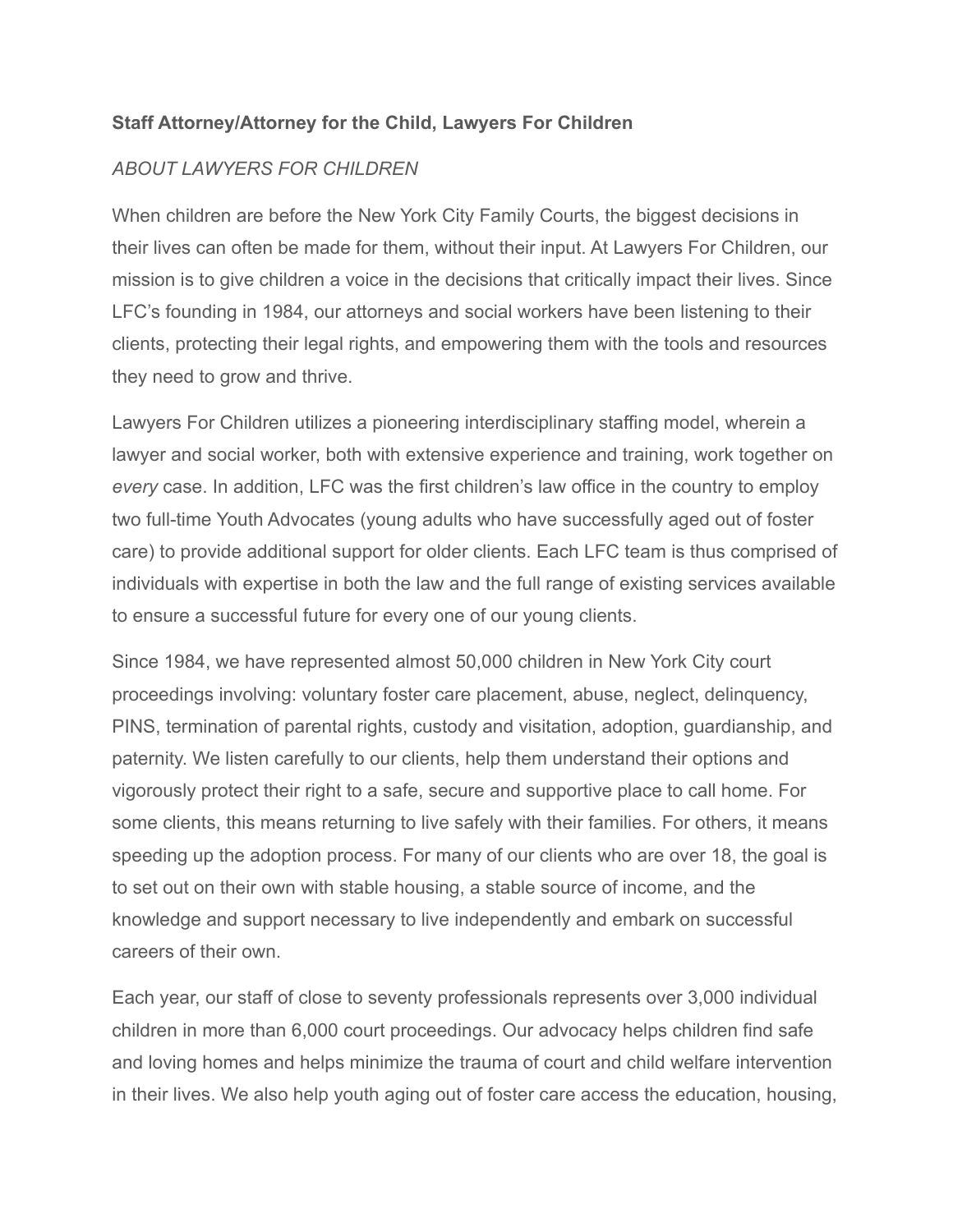and employment they need to transition to independence. We are continuously evolving our practice with special projects that focus on the most vulnerable and underserved among our clients, including LGBTQ youth, children with special educational needs, youth who have experienced sexual abuse and exploitation, children living with intimate partner violence, respondents in delinquency and PINS proceedings, and young people with immigration challenges. Our Public Policy and Special Litigation project tracks recurring challenges for young people across all of our individual cases and uses this data to promote comprehensive reform of the foster care system through both legislative advocacy and class action litigation.

# *PROFILE*

Lawyers For Children has a new opening for an experienced staff attorney. The attorney will be part of a dynamic team of attorneys and social workers providing the highest quality advocacy on behalf of children in New York City's Family Courts.

# *DESCRIPTION OF RESPONSIBILITIES*

Lawyers For Children attorneys work alongside our social workers, as a team. Duties include client interviews, investigation, trial preparation/strategy, preparation of legal memos and motions, general courtroom advocacy in trials/colloquy, and oral advocacy as necessary for case conferences and case follow-up. LFC's attorneys are leaders in the provision of legal services to children and young adults in child protective, foster care, custody, visitation, termination of parental rights guardianship, adoption, delinquency and related proceedings.

## *QUALIFICATIONS*

- Admitted to NYS Bar
- Minimum of 2 years litigation experience in NYS Family Courts
- Demonstrated commitment to the rights of children and youth
- Commitment to interdisciplinary practice of law using an attorney-social worker team model
- Ability to work efficiently and effectively under pressure and in crisis situations